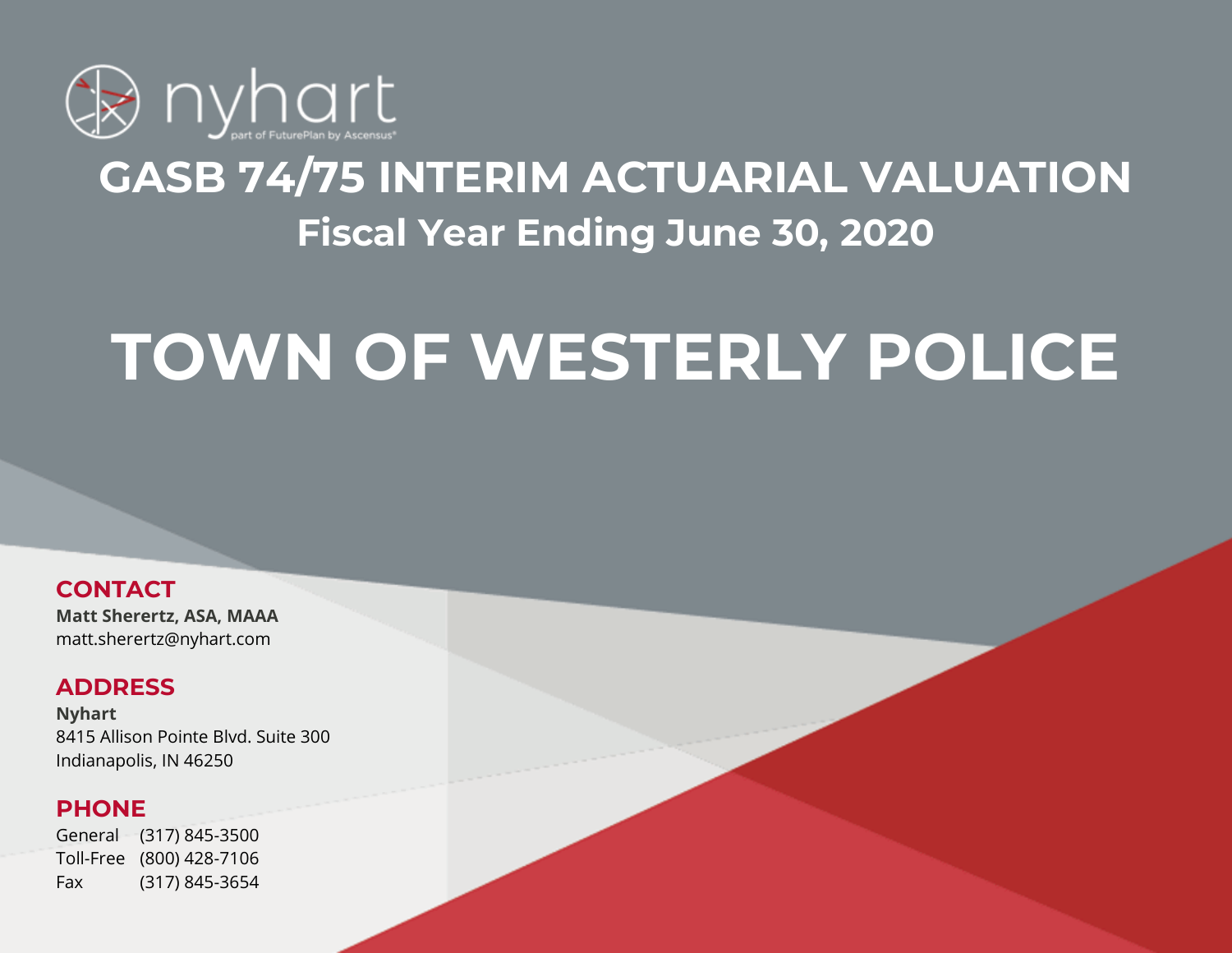## **Table of Contents**

|                                                                                                                                                                                                                    | Page                  |
|--------------------------------------------------------------------------------------------------------------------------------------------------------------------------------------------------------------------|-----------------------|
| Certification                                                                                                                                                                                                      |                       |
| <b>Executive Summary</b>                                                                                                                                                                                           | 3                     |
| <b>GASB Disclosures</b><br>Schedule of Changes in Net OPEB Liability and Related Ratios<br>Schedule of Employer Contributions<br>OPEB Expense<br>Deferred Outflows / (Inflows) of Resources<br>Sensitivity Results | 4<br>5<br>6<br>7<br>9 |
| Asset Information                                                                                                                                                                                                  | 10                    |
| <b>Actuarially Determined Contributions</b>                                                                                                                                                                        | 12                    |
| Discussion of Discount Rates                                                                                                                                                                                       | 13                    |
| Summary of Key Actuarial Assumptions                                                                                                                                                                               | 14                    |
| <b>Actuary's Notes</b>                                                                                                                                                                                             | 16                    |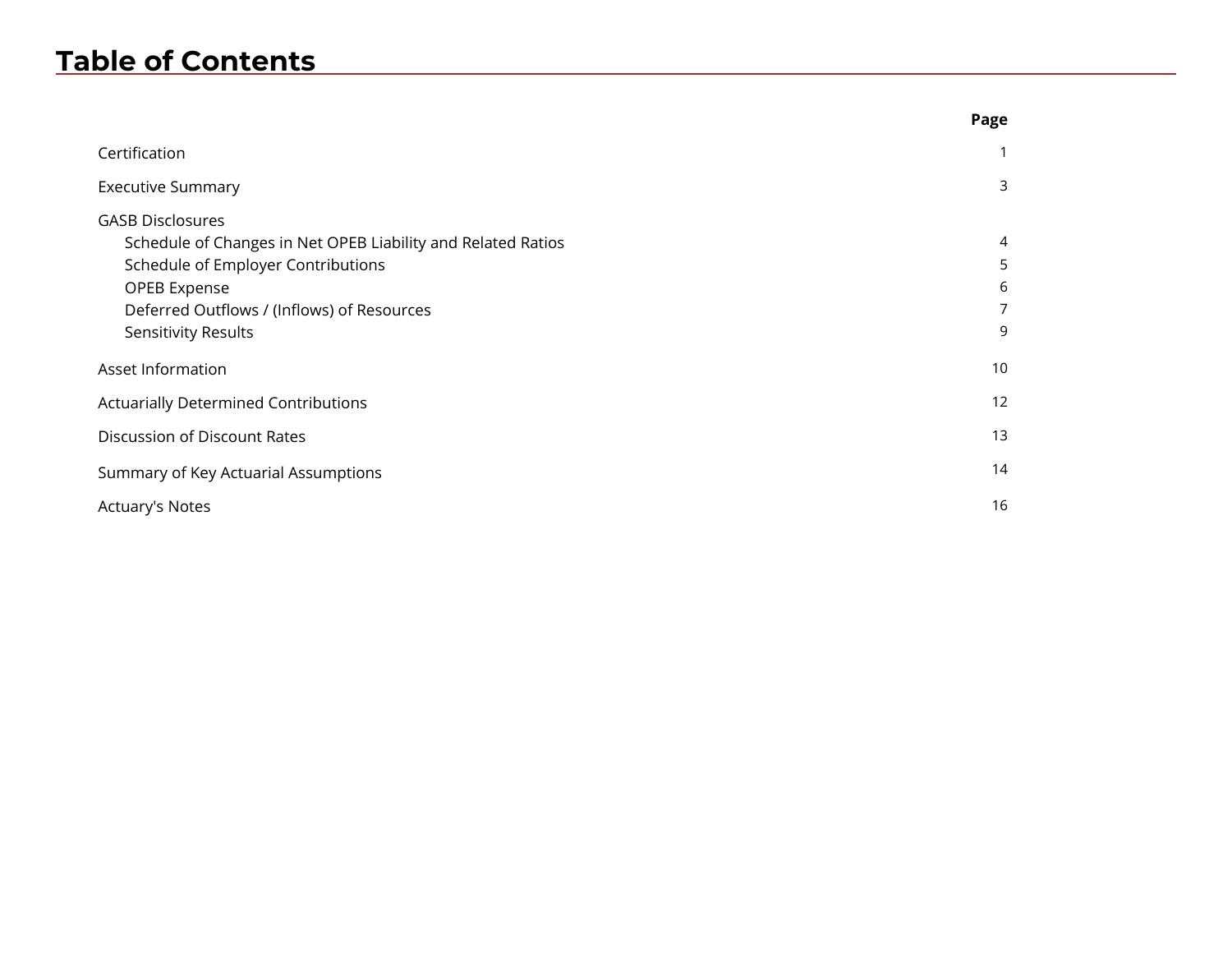

**December 4, 2020**

**Dyann Baker Town of Westerly Police 45 Broad Street Westerly, RI 2891**

This report summarizes the interim GASB actuarial valuation for the Town of Westerly Police 2019/20 fiscal year. To the best of our knowledge, the report presents a fair position of the funded status of the plan in accordance with GASB Statement No. 74 (Financial Reporting for Post-Employment Benefit Plans Other Than Pension Plans) and GASB Statement No. 75 (Accounting and Financial Reporting by Employers for Post-Employment Benefits Other Than Pensions).

The information presented herein is based on the actuarial assumptions and substantive plan provisions summarized in this report and participant information furnished to us by the Plan Sponsor. We have reviewed the employee census provided by the Plan Sponsor for reasonableness when compared to the prior information provided but have not audited the information at the source, and therefore do not accept responsibility for the accuracy or the completeness of the data on which the information is based. When relevant data may be missing, we may have made assumptions we feel are neutral or conservative to the purpose of the measurement. We are not aware of any significant issues with and have relied on the data provided.

The discount rate, other economic assumptions, and demographic assumptions have been selected by the Plan Sponsor with the concurrence of Nyhart. In our opinion, the actuarial assumptions are individually reasonable and in combination represent our estimate of anticipated experience of the Plan. All calculations have been made in accordance with generally accepted actuarial principles and practice.

Future actuarial measurements may differ significantly from the current measurements presented in this report due to such factors as the following:

- · plan experience differing from that anticipated by the economic or demographic assumptions;
- · changes in economic or demographic assumptions;
- increases or decreases expected as part of the natural operation of the methodology used for these measurements (such as the end of an amortization period); and
- · changes in plan provisions or applicable law.

We did not perform an analysis of the potential range of future measurements due to the limited scope of our engagement.

To our knowledge, there have been no significant events prior to the current year's measurement date or as of the date of this report that could materially affect the results contained herein.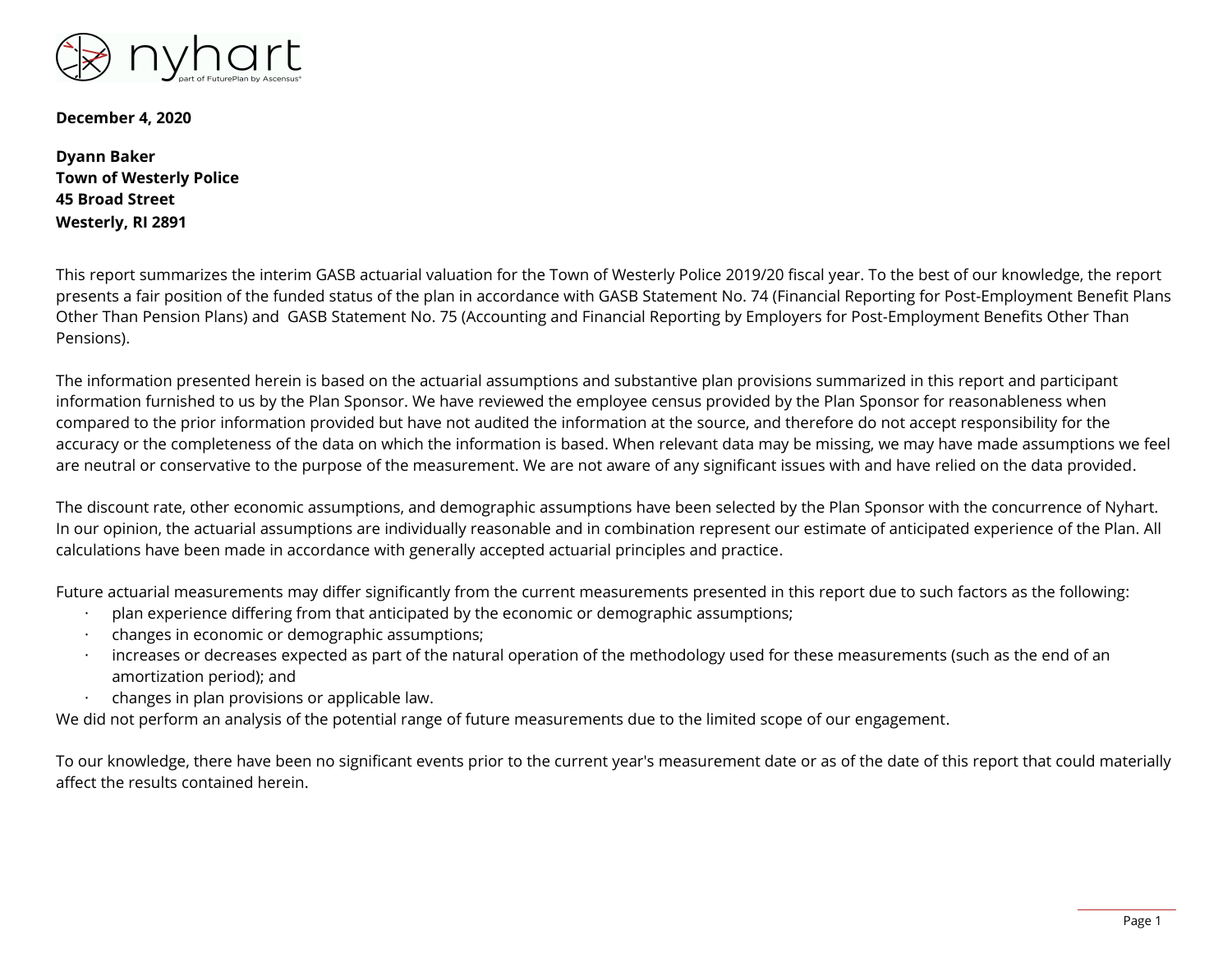

Neither Nyhart nor any of its employees has any relationship with the plan or its sponsor that could impair or appear to impair the objectivity of this report. Our professional work is in full compliance with the American Academy of Actuaries "Code of Professional Conduct" Precept 7 regarding conflict of interest. The undersigned meet the Qualification Standards of the American Academy of Actuaries to render the actuarial opinion contained herein.

Should you have any questions please do not hesitate to contact us.

Suraj M. Datta, ASA, MAAA Consulting Actuary

Matt Sherertz, ASA, MAAA Valuation Actuary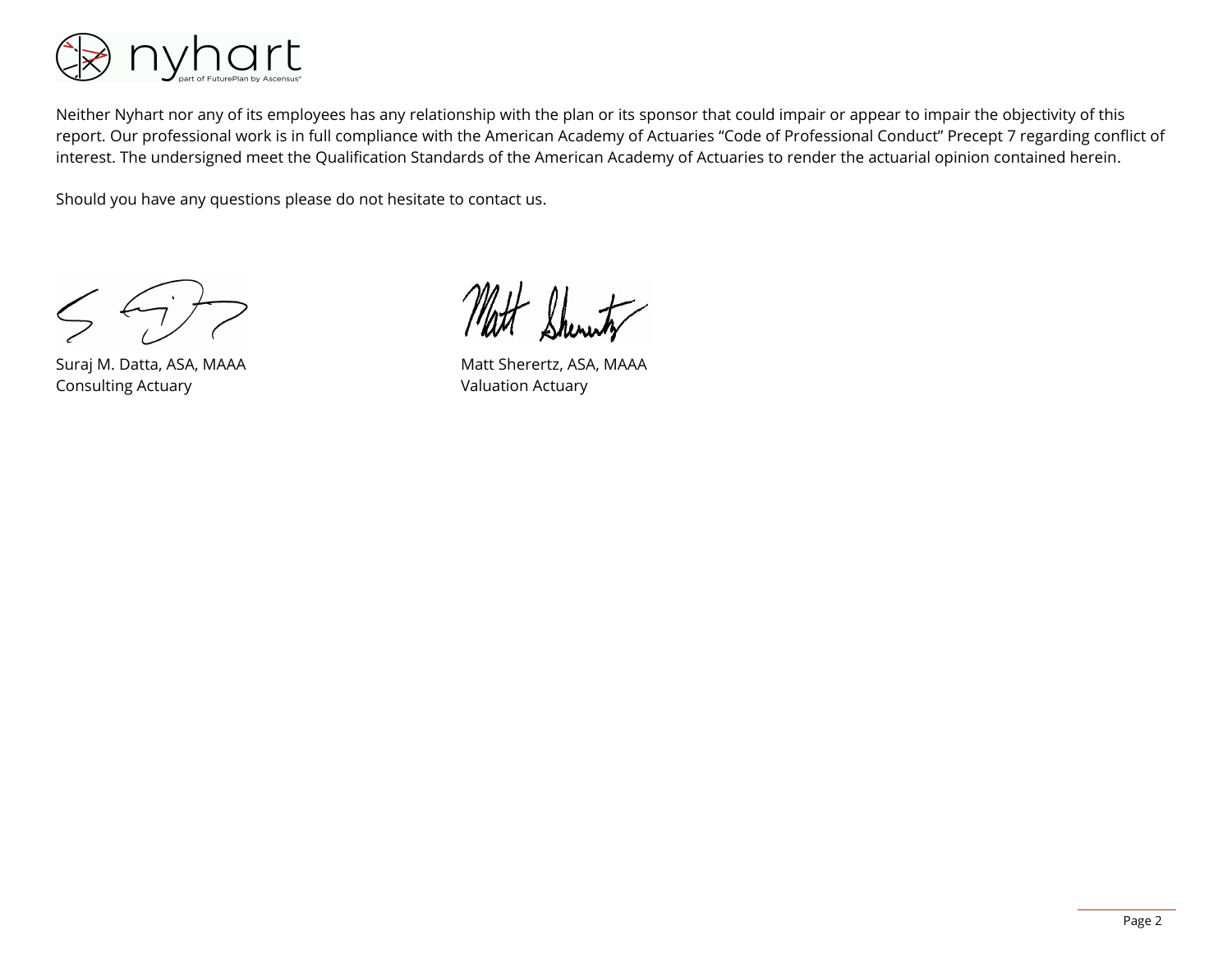## **Executive Summary**

**Town of Westerly Police Interim GASB 74/75 Valuation** for Fiscal Year Ending June 30, 2020

### **Summary of Results**

Presented below is the summary of GASB 75 results for the fiscal year ending June 30, 2020 compared to the prior fiscal year as shown in the Town's Notes to Financial Statement.

|                                            | As of June 30, 2019 | As of June 30, 2020 |
|--------------------------------------------|---------------------|---------------------|
| <b>Total OPEB Liability</b>                | \$<br>17,918,314    | \$<br>18,719,415    |
| <b>Actuarial Value of Assets</b>           | \$<br>(5,399,312)   | \$<br>(6, 142, 908) |
| <b>Net OPEB Liability</b>                  | \$<br>12,519,002    | \$<br>12,576,507    |
| <b>Funded Ratio</b>                        | 30.1%               | 32.8%               |
|                                            |                     |                     |
|                                            | FY 2018/19          | FY 2019/20          |
| <b>OPEB Expense</b>                        | \$<br>(1, 278, 318) | \$<br>(1, 271, 663) |
| <b>Annual Employer Contributions</b>       | \$<br>1,535,800     | \$<br>1,252,893     |
| <b>Actuarially Determined Contribution</b> | \$<br>1,365,184     | \$<br>1,252,893     |
|                                            |                     |                     |
|                                            | As of June 30, 2019 | As of June 30, 2020 |

|                                  | $\frac{1}{2}$ is the state of $\frac{1}{2}$ | $100$ cm juine both $-$ 0 metric $-$ |
|----------------------------------|---------------------------------------------|--------------------------------------|
| <b>Discount Rate</b>             | 7.00%                                       | $7.00\%$                             |
| <b>Expected Return on Assets</b> | 7.00%                                       | 7.00%                                |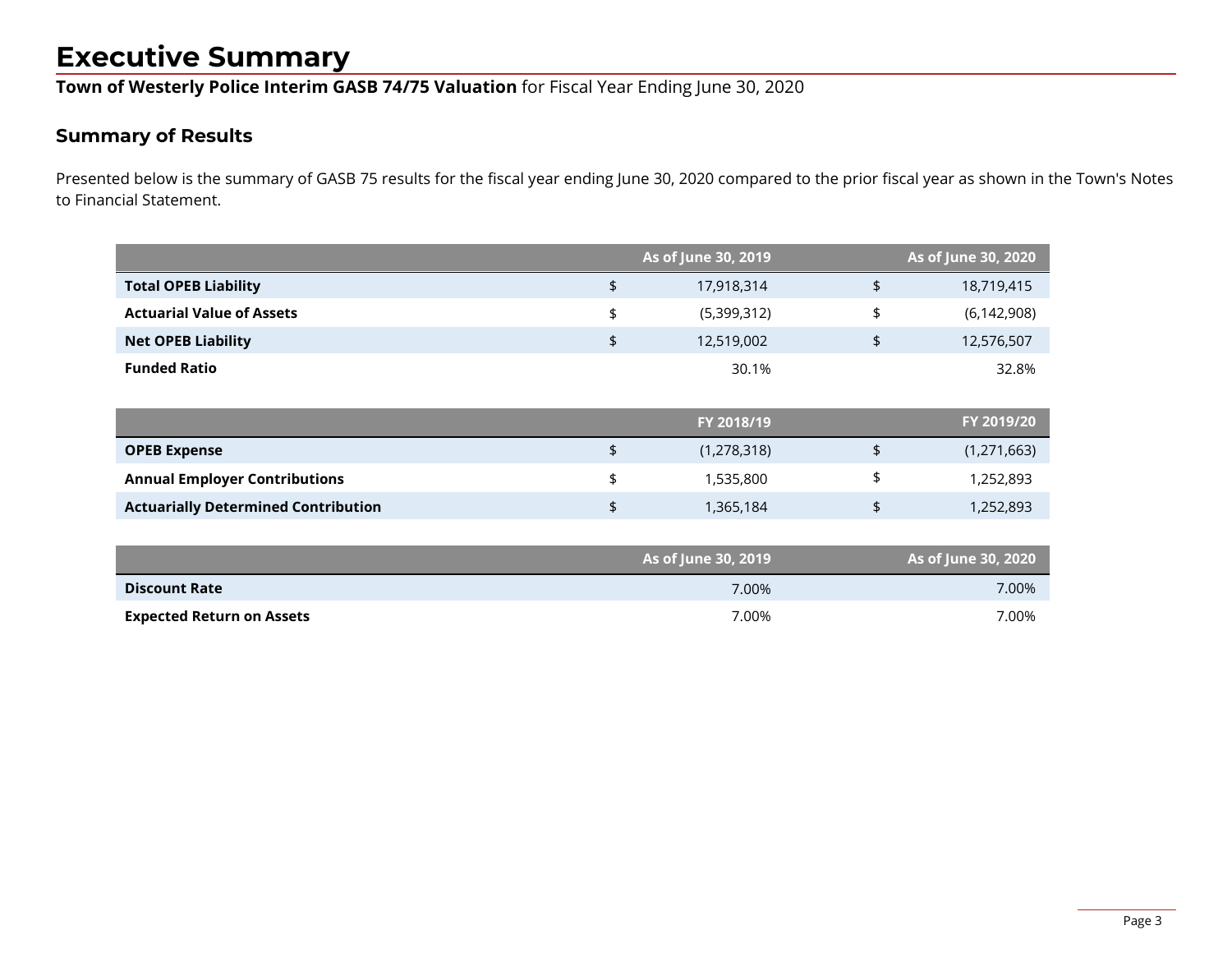**Town of Westerly Police Interim GASB 74/75 Valuation** for Fiscal Year Ending June 30, 2020

#### **Schedule of Changes in Net OPEB Liability and Related Ratios**

| <b>OPEB Liability</b>                                    | FY 2019/20       |                          | FY 2018/19   |               | FY 2017/18    |
|----------------------------------------------------------|------------------|--------------------------|--------------|---------------|---------------|
| <b>Total OPEB Liability</b>                              |                  |                          |              |               |               |
| Total OPEB Liability - beginning of year                 | \$<br>17,918,314 | \$                       | 26,904,189   | \$            | 30,748,509    |
| Service cost                                             | 166,945          |                          | 298,837      |               | 341,151       |
| Interest                                                 | 1,238,966        |                          | 1,100,334    |               | 1,106,276     |
| Change of benefit terms                                  | $\overline{0}$   |                          | $\Omega$     |               | $\Omega$      |
| Changes in assumptions                                   | 0                |                          | (8,040,490)  |               | (2, 185, 085) |
| Differences between expected and actual experience       | 179,938          |                          | (1,605,924)  |               | (2,380,680)   |
| Benefit payments                                         | (784, 748)       |                          | (738, 632)   |               | (725, 982)    |
| Net change in total OPEB liability                       | \$<br>801,101    | \$                       | (8,985,875)  | \$            | (3,844,320)   |
| Total OPEB Liability - end of year                       | \$<br>18,719,415 | \$                       | 17,918,314   | \$            | 26,904,189    |
|                                                          |                  |                          |              |               |               |
| <b>Plan Fiduciary Net Position</b>                       |                  |                          |              |               |               |
| Plan fiduciary net position - beginning of year          | \$<br>5,399,574  | \$                       | 4,189,894    | $\frac{1}{2}$ | 2,800,049     |
| Contributions - employer                                 | 1,252,893        |                          | 1,535,800    |               | 1,912,794     |
| Contributions - active employees                         | $\overline{0}$   |                          | $\mathbf{0}$ |               | $\mathbf 0$   |
| Net investment income                                    | 325,129          |                          | 447,825      |               | 239,784       |
| Benefit payments                                         | (784, 748)       |                          | (738, 632)   |               | (725, 982)    |
| Trust administrative expenses                            | (49, 940)        |                          | (35, 575)    |               | (37, 013)     |
| Net change in plan fiduciary net position                | \$<br>743,334    | $\pmb{\mathfrak{\zeta}}$ | 1,209,418    | \$            | 1,389,583     |
| Plan fiduciary net position - end of year                | \$<br>6,142,908  | \$                       | 5,399,312    | \$            | 4,189,632     |
|                                                          |                  |                          |              |               |               |
| Net OPEB Liability - end of year                         | \$<br>12,576,507 | \$                       | 12,519,002   | \$            | 22,714,557    |
|                                                          |                  |                          |              |               |               |
| Plan fiduciary net position as % of total OPEB liability | 32.8%            |                          | 30.1%        |               | 15.6%         |
| Covered employee payroll                                 | \$<br>3,603,494  | \$                       | 3,463,796    | \$            | 3,778,768     |
| Net OPEB liability as % of covered payroll               | 349.0%           |                          | 361.4%       |               | 601.1%        |

\* 2018/19 and 2019/20 beginning of year assets have been adjusted by \$262 to match the Town's records Administrative expenses for FY 2019/20 include \$3,298 in "miscellaneous expenses"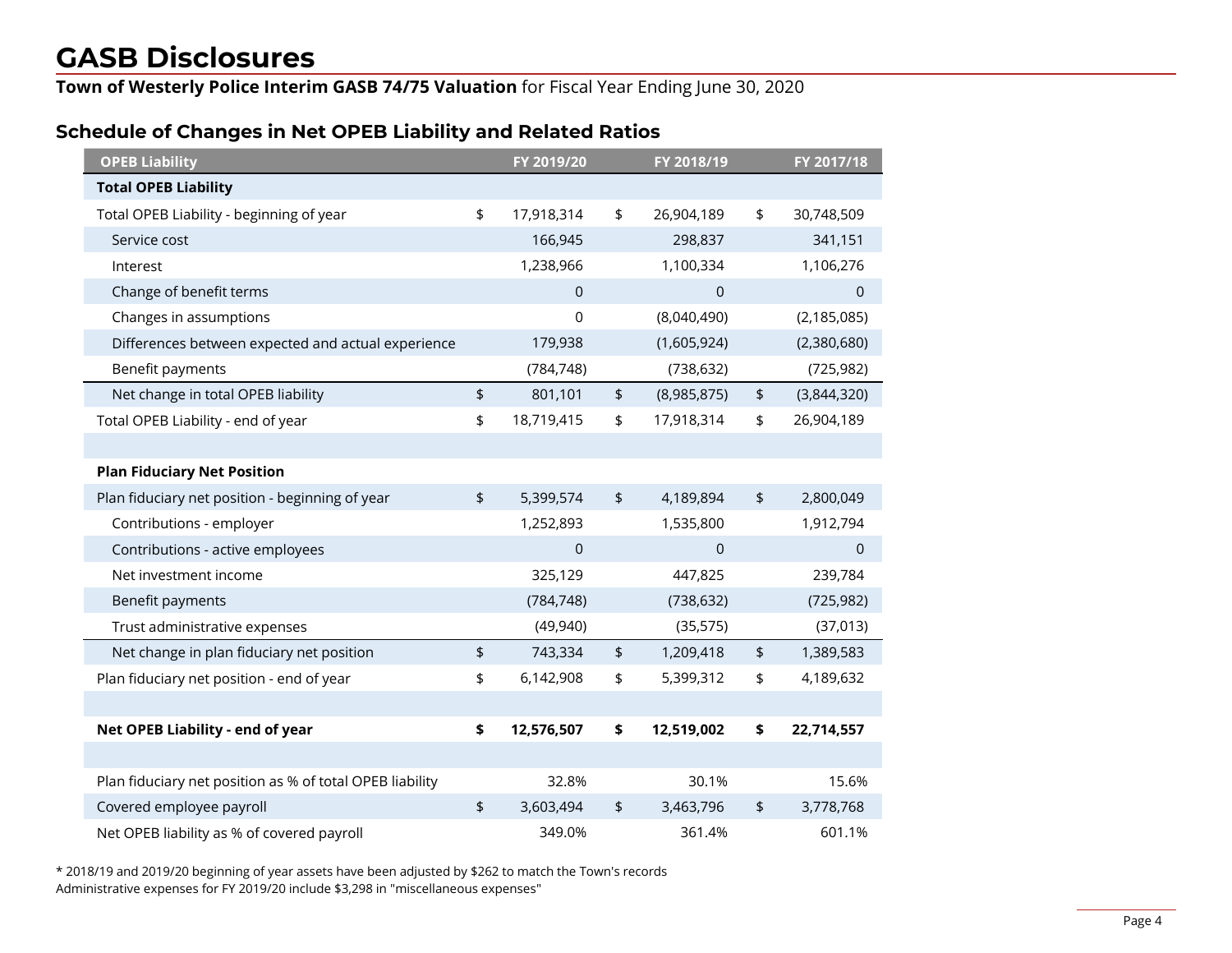## **Town of Westerly Police Interim GASB 74/75 Valuation** for Fiscal Year Ending June 30, 2020

#### **Schedule of Employer Contributions**

The Actuarially Determined Contributions (ADC) shown below are based on the Annual Required Contribution (ARC) calculated in prior GASB 45 actuarial valuations as shown in the Town's financial statements.

|                                           | FY 2019/20        | FY 2018/19       |               | FY 2017/18 | FY 2016/17      | FY 2015/16      |
|-------------------------------------------|-------------------|------------------|---------------|------------|-----------------|-----------------|
| Actuarially Determined Contribution (ADC) | \$<br>1,252,893   | \$<br>1,365,184  | \$            | 1,501,065  | \$<br>1,912,794 | \$<br>2,784,810 |
| Contributions in relation to the ADC      | 1,252,893         | 1,535,800        |               | 1,912,794  | 400,000         | 386,000         |
| Contribution deficiency/(excess)          | \$<br>$\mathbf 0$ | \$<br>(170, 616) | \$            | (411, 729) | \$<br>1,512,794 | \$<br>2,398,810 |
|                                           |                   |                  |               |            |                 |                 |
| Covered employee payroll                  | \$<br>3,603,494   | \$<br>3,463,796  | \$            | 3,778,768  | \$<br>3,668,707 | \$<br>3,406,417 |
| Contribution as a % of covered payroll    | 34.8%             | 44.3%            |               | 50.6%      | 10.9%           | 11.3%           |
|                                           |                   |                  |               |            |                 |                 |
|                                           |                   |                  |               |            |                 |                 |
|                                           | FY 2014/15        | FY 2013/14       |               | FY 2012/13 | FY 2011/12      | FY 2010/11      |
| Actuarially Determined Contribution (ADC) | \$<br>936,800     | \$<br>966,300    | $\frac{1}{2}$ | 922,800    | \$<br>907,530   | \$<br>464,700   |
| Contributions in relation to the ADC      | 429,600           | 429,600          |               | 467,920    | 685,328         | 425,000         |
| Contribution deficiency/(excess)          | \$<br>507,200     | \$<br>536,700    | \$            | 454,880    | \$<br>222,202   | \$<br>39,700    |
|                                           |                   |                  |               |            |                 |                 |
| Covered employee payroll                  | \$<br>3,307,201   | \$<br>3,384,654  | \$            | 3,039,511  | \$<br>2,847,036 | \$<br>2,838,895 |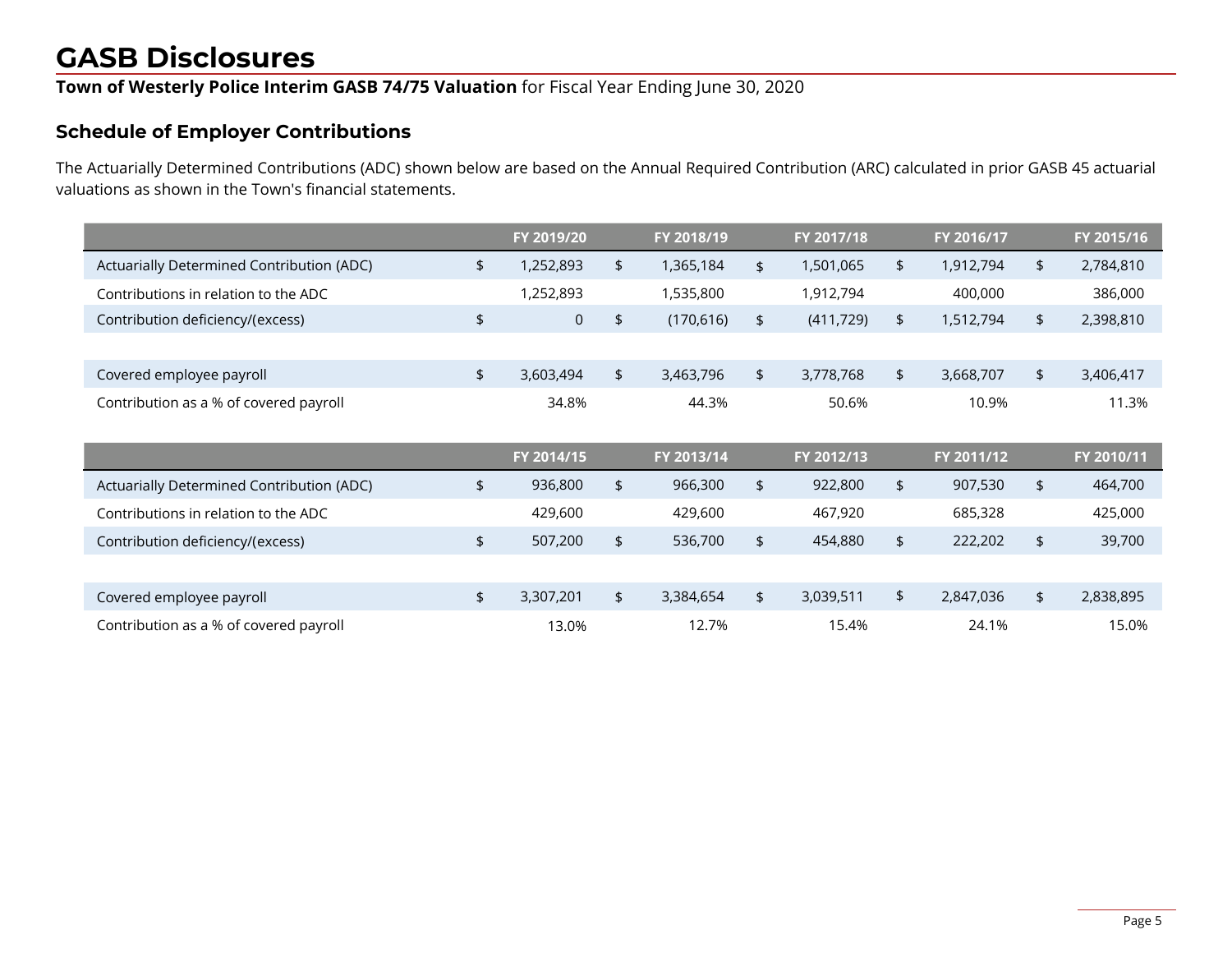**Town of Westerly Police Interim GASB 74/75 Valuation** for Fiscal Year Ending June 30, 2020

#### **OPEB Expense**

| <b>OPEB Expense</b>                                                           |               | FY 2019/20   |                          | FY 2018/19    |
|-------------------------------------------------------------------------------|---------------|--------------|--------------------------|---------------|
| Discount Rate                                                                 |               |              |                          |               |
| Beginning of year                                                             |               | 7.00%        |                          | 4.10%         |
| End of year                                                                   |               | 7.00%        |                          | 7.00%         |
|                                                                               |               |              |                          |               |
| Service cost                                                                  | $\frac{1}{2}$ | 166,945      | $\pmb{\mathfrak{\zeta}}$ | 298,837       |
| Interest                                                                      |               | 1,238,966    |                          | 1,100,334     |
| Change of benefit terms                                                       |               | $\mathbf 0$  |                          | $\mathbf 0$   |
| Projected earnings on OPEB plan investments                                   |               | (392, 360)   |                          | (319, 479)    |
| Reduction for contributions from active employees                             |               | $\mathbf{0}$ |                          | $\mathbf 0$   |
| OPEB plan administrative expenses                                             |               | 49,940       |                          | 35,575        |
|                                                                               |               |              |                          |               |
| Current period recognition of deferred outflows / (inflows) of resources      |               |              |                          |               |
| Differences between expected and actual experience                            | \$            | (619, 449)   | $\frac{1}{2}$            | (664, 434)    |
| Changes in assumptions                                                        |               | (1,704,263)  |                          | (1,704,263)   |
| Net difference between projected and actual earnings on OPEB plan investments |               | (11, 442)    |                          | (24, 888)     |
| Total current period recognition                                              | \$            | (2,335,154)  | \$                       | (2,393,585)   |
|                                                                               |               |              |                          |               |
| Total OPEB expense                                                            | \$            | (1,271,663)  | \$                       | (1, 278, 318) |

\* Administrative expenses for FY 2019/20 include \$3,298 in "miscellaneous expenses."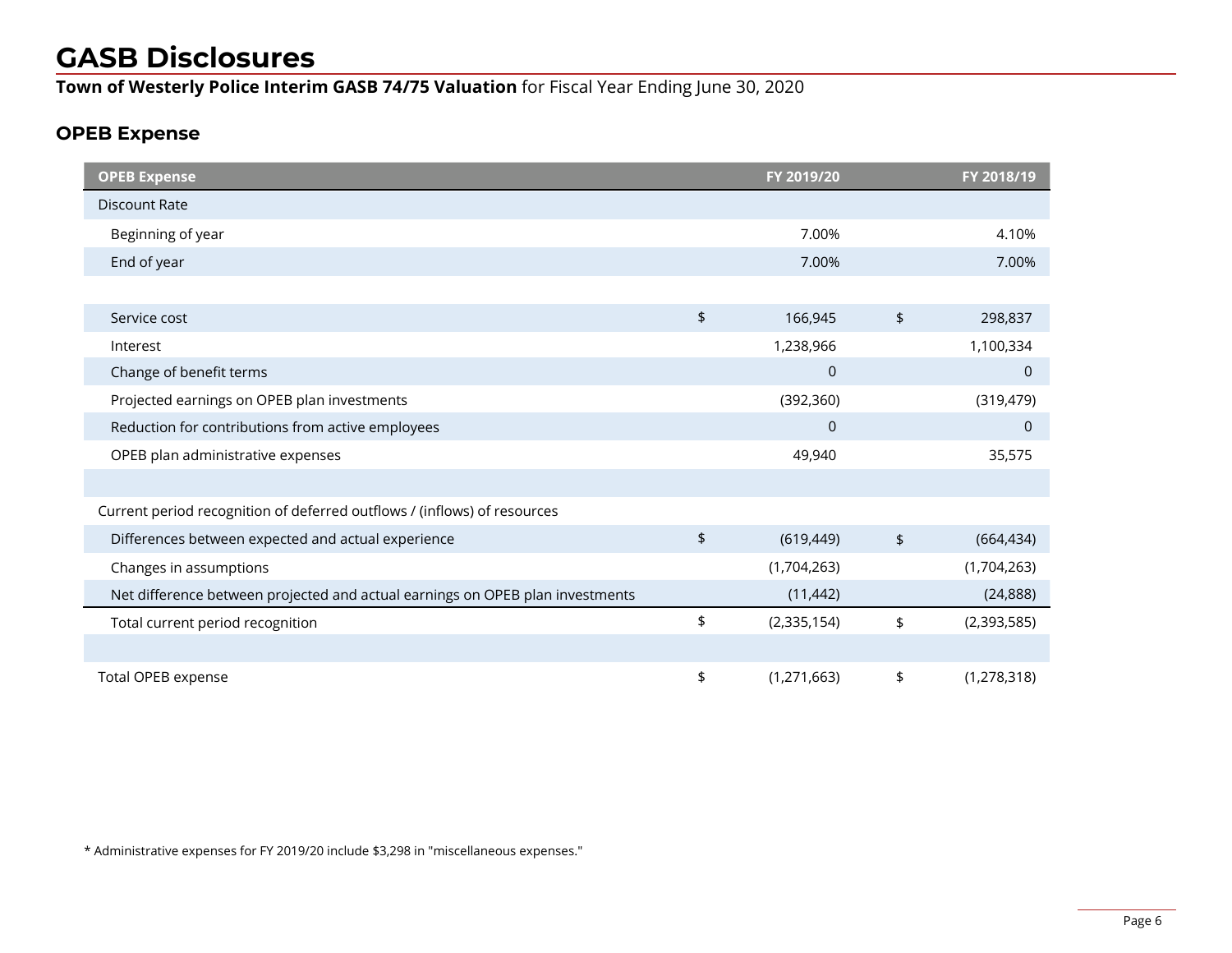#### **Town of Westerly Police Interim GASB 74/75 Valuation** for Fiscal Year Ending June 30, 2020

### **Deferred Outflows / (Inflows) of Resources**

Deferred Outflows / (Inflows) of Resources represents the following items that have not been recognized in the OPEB Expense:

- 1. Differences between expected and actual experience of the OPEB plan
- 2. Changes of assumptions
- 3. Differences between projected and actual earnings in OPEB plan investments (for funded plans only)

The initial amortization period for the first two items noted above is based on expected future service lives while the difference between the projected and actual earnings in OPEB plan investment is amortized over five years. All balances are amortized linearly on a principal only basis and new bases will be created annually for each of the items above.

| Differences between expected and actual experience for FYE | <b>Initial Balance</b> | Initial Amortization .<br><b>Period</b> | Annual<br>Recognition | Unamortized Balance as<br>of June 30, 2020 |
|------------------------------------------------------------|------------------------|-----------------------------------------|-----------------------|--------------------------------------------|
| June 30, 2018                                              | (2,380,680)            |                                         | $(396,780)$ \$        | (1, 190, 340)                              |
| June 30, 2019                                              | (1,605,924)            |                                         | $(267, 654)$ \$       | (1,070,616)                                |
| June 30, 2020                                              | 179,938                |                                         | 44,985                | 134,953                                    |

| <b>Changes in assumptions for FYE</b> | <b>Initial Balance</b> | <b>Initial Amortization</b><br><b>Period</b> | <b>Annual</b><br><b>Recognition</b> | Unamortized Balance as<br>of June 30, 2020 |
|---------------------------------------|------------------------|----------------------------------------------|-------------------------------------|--------------------------------------------|
| June 30, 2018                         | (2, 185, 085)          |                                              | $(364, 181)$ \$                     | (1,092,542)                                |
| June 30, 2019                         | (8,040,490)            |                                              | (1,340,082) \$                      | (5,360,326)                                |
| June 30, 2020                         |                        | N/A                                          | ი \$                                |                                            |

| $\,$ Net Difference between projected and actual earnings in $^{\dagger}$<br><b>OPEB plan investments for FYE</b> | <b>Initial Balance</b> | Initial Amortization i<br><b>Period</b> | Annual<br>Recognition | Unamortized Balance as <b>'</b><br>of June 30, 2020 |
|-------------------------------------------------------------------------------------------------------------------|------------------------|-----------------------------------------|-----------------------|-----------------------------------------------------|
| June 30, 2018                                                                                                     | 4.171                  |                                         | $834$ \$              | 1,669                                               |
| June 30, 2019                                                                                                     | (128.608)              |                                         | $(25, 722)$ \$        | (77, 164)                                           |
| June 30, 2020                                                                                                     | 67.231                 |                                         | 13,446                | 53,785                                              |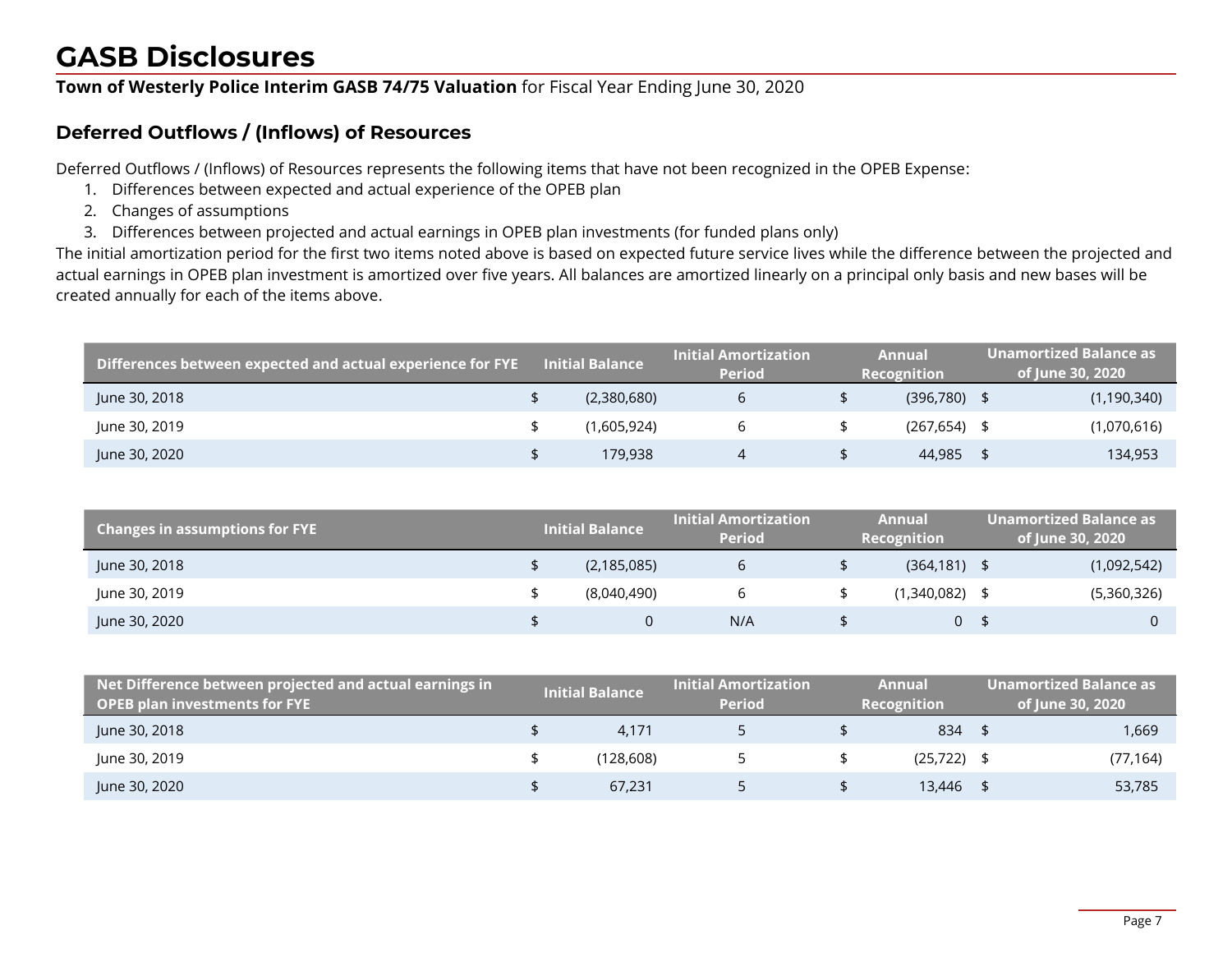**Town of Westerly Police Interim GASB 74/75 Valuation** for Fiscal Year Ending June 30, 2020

### **Deferred Outflows / (Inflows) of Resources (Continued)**

| As of fiscal year ending June 30, 2020                                        | <b>Deferred Outflows</b> |         | <b>Deferred Inflows</b> |  |
|-------------------------------------------------------------------------------|--------------------------|---------|-------------------------|--|
| Differences between expected and actual experience                            |                          | 134.953 | (2,260,956)             |  |
| Changes in assumptions                                                        |                          | 0       | (6,452,868)             |  |
| Net difference between projected and actual earnings in OPEB plan investments |                          | 55,454  | (77, 164)               |  |
| <b>Total</b>                                                                  |                          | 190.407 | (8,790,988)             |  |

#### **Annual Amortization of Deferred Outflows / (Inflows)**

The balances as of June 30, 2020 of the deferred outflows / (inflows) of resources will be recognized in OPEB expense in the future fiscal years as noted below.

| <b>FYE</b> | <b>Balance</b>    |
|------------|-------------------|
| 2021       | \$<br>(2,335,154) |
| 2022       | \$<br>(2,335,153) |
| 2023       | \$<br>(2,335,987) |
| 2024       | \$<br>(1,594,287) |
| 2025       | \$<br>O           |
| Thereafter | \$                |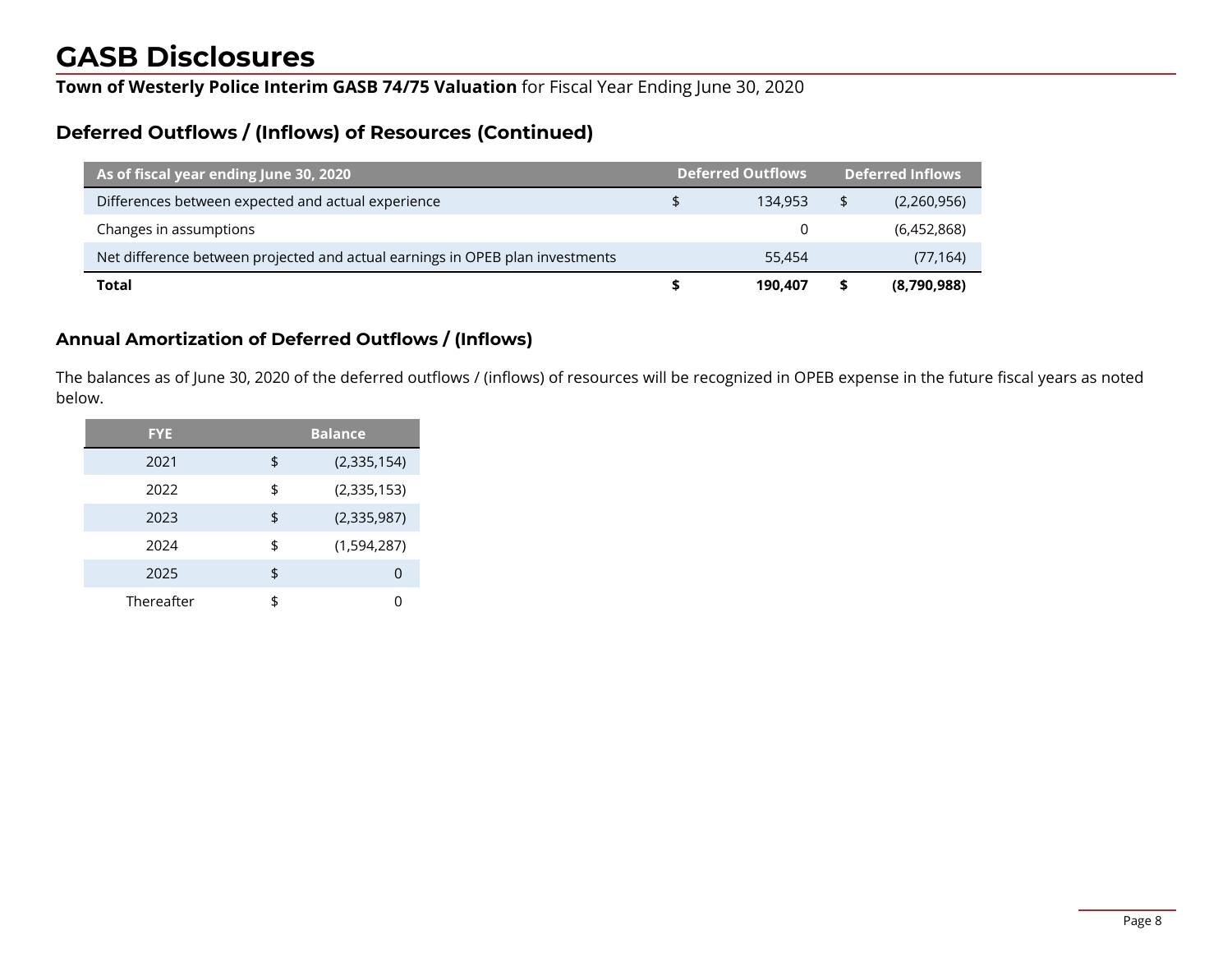**Town of Westerly Police Interim GASB 74/75 Valuation** for Fiscal Year Ending June 30, 2020

### **Sensitivity Results**

The following presents the Net OPEB Liability as of June 30, 2020, calculated using the discount rate assumed and what it would be using a 1% higher and 1% lower discount rate.

- · The current discount rate is 7.00%.
- The 1% decrease in discount rate would be 6.00%.
- The 1% increase in discount rate would be 8,00%.

| As of June 30, 2020   |    | <b>Net OPEB Liability</b> |
|-----------------------|----|---------------------------|
| 1% Decrease           | £. | 14,817,520                |
| Current Discount Rate | \$ | 12,576,507                |
| 1% Increase           | \$ | 10,707,326                |

The following presents the Net OPEB Liability as of June 30, 2020, using the health care trend rates assumed and what it would be using 1% higher and 1% lower health care trend rates.

- · The current health care trend rate starts at an initial rate of 8.00%, decreasing to an ultimate rate of 4.50%.
- · The 1% decrease in health care trend rates would assume an initial rate of 7.00%, decreasing to an ultimate rate of 3.50%.
- · The 1% increase in health care trend rates would assume an initial rate of 9.00%, decreasing to an ultimate rate of 5.50%.

| As of June 30, 2020        |     | <b>Net OPEB Liability</b> |
|----------------------------|-----|---------------------------|
| 1% Decrease                | £   | 10,605,763                |
| <b>Current Trend Rates</b> | \$  | 12,576,507                |
| 1% Increase                | \$. | 14,933,568                |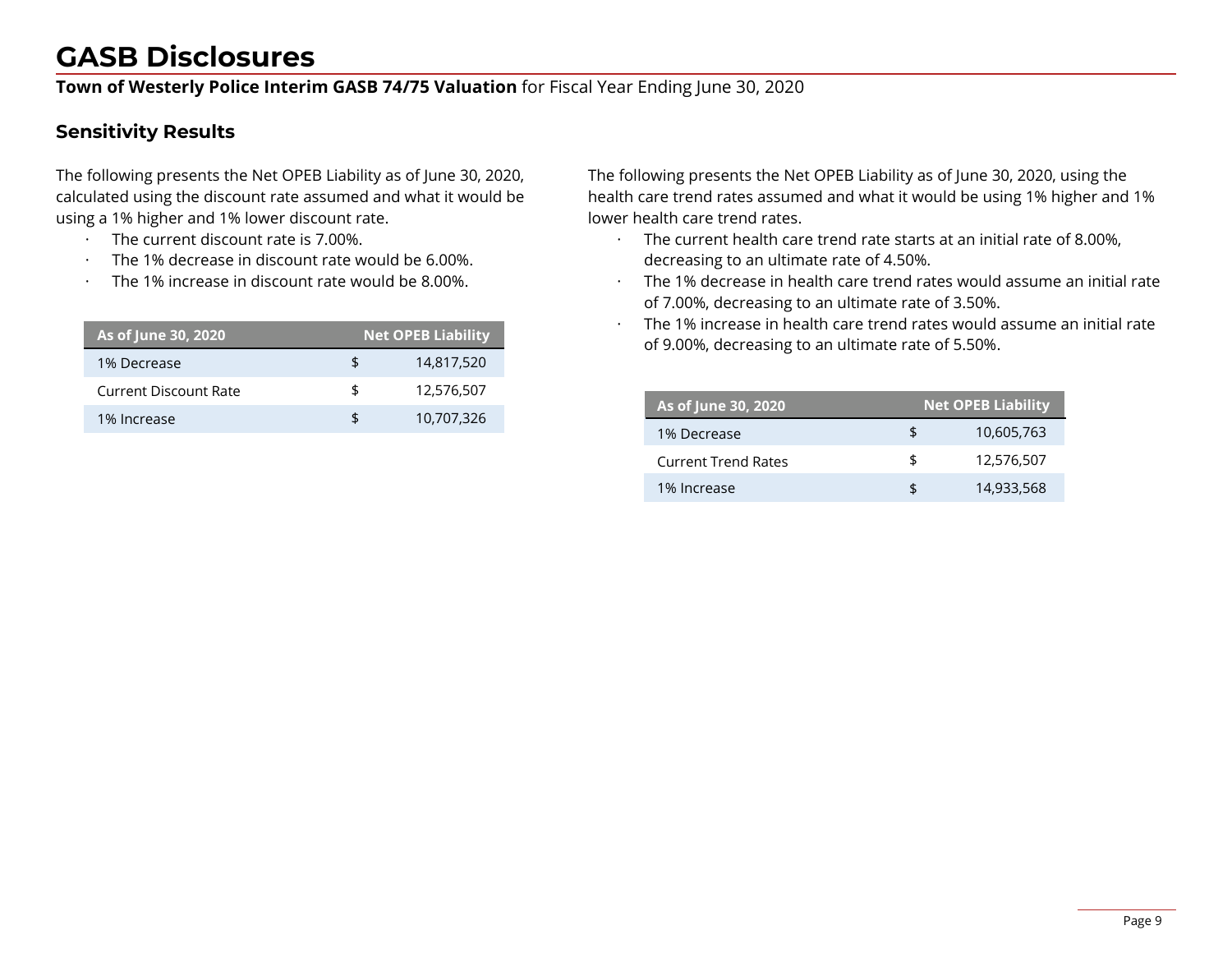**Town of Westerly Police Interim GASB 74/75 Valuation** for Fiscal Year Ending June 30, 2020

#### **Asset Information**

| <b>Asset Breakdown</b>                 |                                 | FY 2018/19 |                          | FY 2019/20     |
|----------------------------------------|---------------------------------|------------|--------------------------|----------------|
| <b>Assets</b>                          |                                 |            |                          |                |
| Cash and deposits                      | \$                              | 235,935    | \$                       | 289,967        |
| Securities lending cash collateral     |                                 | $\pmb{0}$  |                          | $\overline{0}$ |
| Total cash                             | $\pmb{\mathfrak{\mathfrak{p}}}$ | 235,935    | \$                       | 289,967        |
| Receivables                            |                                 |            |                          |                |
| Transfer due from Pension Fund         | \$                              | 57,225     | \$                       | 0              |
| Accrued interest                       |                                 | 16,047     |                          | 14,956         |
| <b>Total receivables</b>               | $\pmb{\mathfrak{\mathfrak{p}}}$ | 73,272     | \$                       | 14,956         |
| Investments                            |                                 |            |                          |                |
| Fixed income                           | \$                              | 2,608,019  | \$                       | 2,815,014      |
| Equities                               |                                 | 2,671,691  |                          | 3,219,763      |
| <b>Mutual Funds</b>                    |                                 | 0          |                          | 0              |
| Total investments                      | $\pmb{\mathfrak{\mathfrak{p}}}$ | 5,279,710  | $\pmb{\mathfrak{\zeta}}$ | 6,034,777      |
| <b>Total Assets</b>                    | \$                              | 5,588,917  | \$                       | 6,339,700      |
|                                        |                                 |            |                          |                |
| <b>Liabilities</b>                     |                                 |            |                          |                |
| Payables                               |                                 |            |                          |                |
| Investment management fees             | \$                              | 0          | \$                       | 0              |
| Benefit Payments Due From Pension Fund |                                 | (189, 605) |                          | (196, 792)     |
| <b>Total liabilities</b>               | \$                              | (189, 605) | \$                       | (196, 792)     |
|                                        |                                 |            |                          |                |
| <b>Net Position Restricted to OPEB</b> | \$                              | 5,399,312  | \$                       | 6,142,908      |

\* 2018/19 and 2019/20 beginning of year assets have been adjusted by \$262 to match the Town's records Administrative expenses for FY 2019/20 include \$3,298 in "miscellaneous expenses"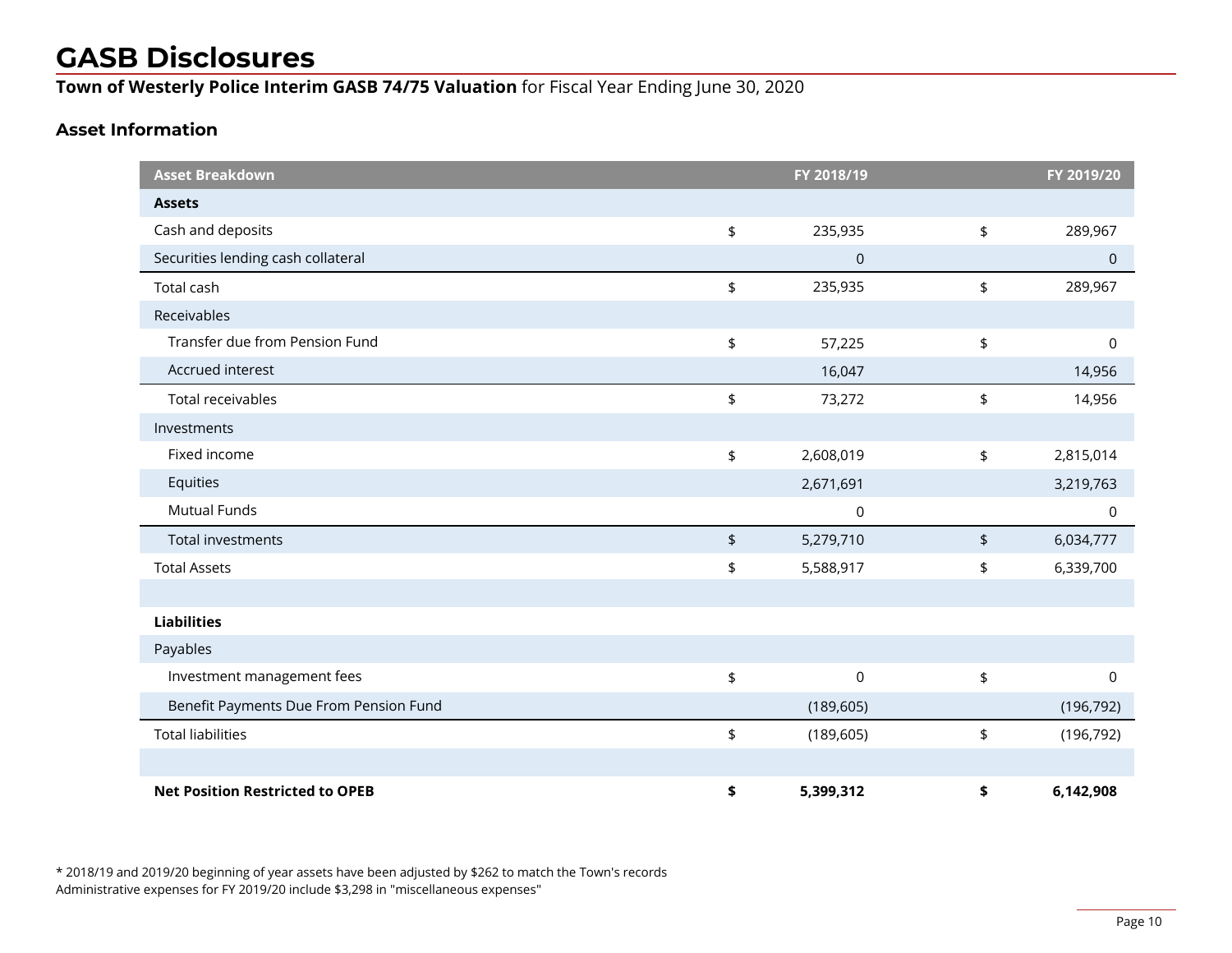**Town of Westerly Police Interim GASB 74/75 Valuation** for Fiscal Year Ending June 30, 2020

#### **Asset Information (Continued)**

| <b>Asset Reconciliation</b>                            |                                 | FY 2018/19          |                          | FY 2019/20  |
|--------------------------------------------------------|---------------------------------|---------------------|--------------------------|-------------|
| <b>Additions</b>                                       |                                 |                     |                          |             |
| <b>Contributions Received</b>                          |                                 |                     |                          |             |
| Employer                                               | $\pmb{\mathfrak{\$}}$           | 1,535,800           | $\updownarrow$           | 1,252,893   |
| Active employees                                       |                                 | 0                   |                          | 0           |
| <b>Total contributions</b>                             | $\pmb{\mathfrak{\$}}$           | 1,535,800           | $\pmb{\mathfrak{\$}}$    | 1,252,893   |
| Investment Income                                      |                                 |                     |                          |             |
| Net increase in fair value of investments              | $\pmb{\mathfrak{\$}}$           | 317,451             | $\pmb{\mathfrak{\zeta}}$ | 326,221     |
| Accrued Income                                         |                                 | 130,374             |                          | (1,092)     |
| Investment expense, other than from securities lending |                                 | $\mathsf{O}\xspace$ |                          | $\mathbf 0$ |
| Securities lending income                              |                                 | 0                   |                          | $\mathbf 0$ |
| Securities lending expense                             |                                 | $\overline{0}$      |                          | $\mathbf 0$ |
| Net investment income                                  | \$                              | 447,825             | \$                       | 325,129     |
| <b>Total additions</b>                                 | $\pmb{\mathfrak{\$}}$           | 1,983,625           | \$                       | 1,578,022   |
|                                                        |                                 |                     |                          |             |
| <b>Deductions</b>                                      |                                 |                     |                          |             |
| Benefit payments                                       | $\pmb{\mathfrak{\mathfrak{p}}}$ | 738,632             | \$                       | 784,748     |
| Administrative expenses                                |                                 | 35,575              |                          | 49,940      |
| Other                                                  |                                 | $\mathbf 0$         |                          | $\mathbf 0$ |
| <b>Total deductions</b>                                | $\updownarrow$                  | 774,207             | $\frac{1}{2}$            | 834,688     |
|                                                        |                                 |                     |                          |             |
| Net increase in net position                           | $\pmb{\mathfrak{\$}}$           | 1,209,418           | $\pmb{\mathfrak{\zeta}}$ | 743,334     |
|                                                        |                                 |                     |                          |             |
| Net position restricted to OPEB                        |                                 |                     |                          |             |
| Beginning of year                                      | \$                              | 4,189,894           | \$                       | 5,399,574   |
| End of year                                            | $\pmb{\mathfrak{\$}}$           | 5,399,312           | \$                       | 6,142,908   |

\* 2018/19 and 2019/20 beginning of year assets have been adjusted by \$262 to match the Town's records Administrative expenses for FY 2019/20 include \$3,298 in "miscellaneous expenses"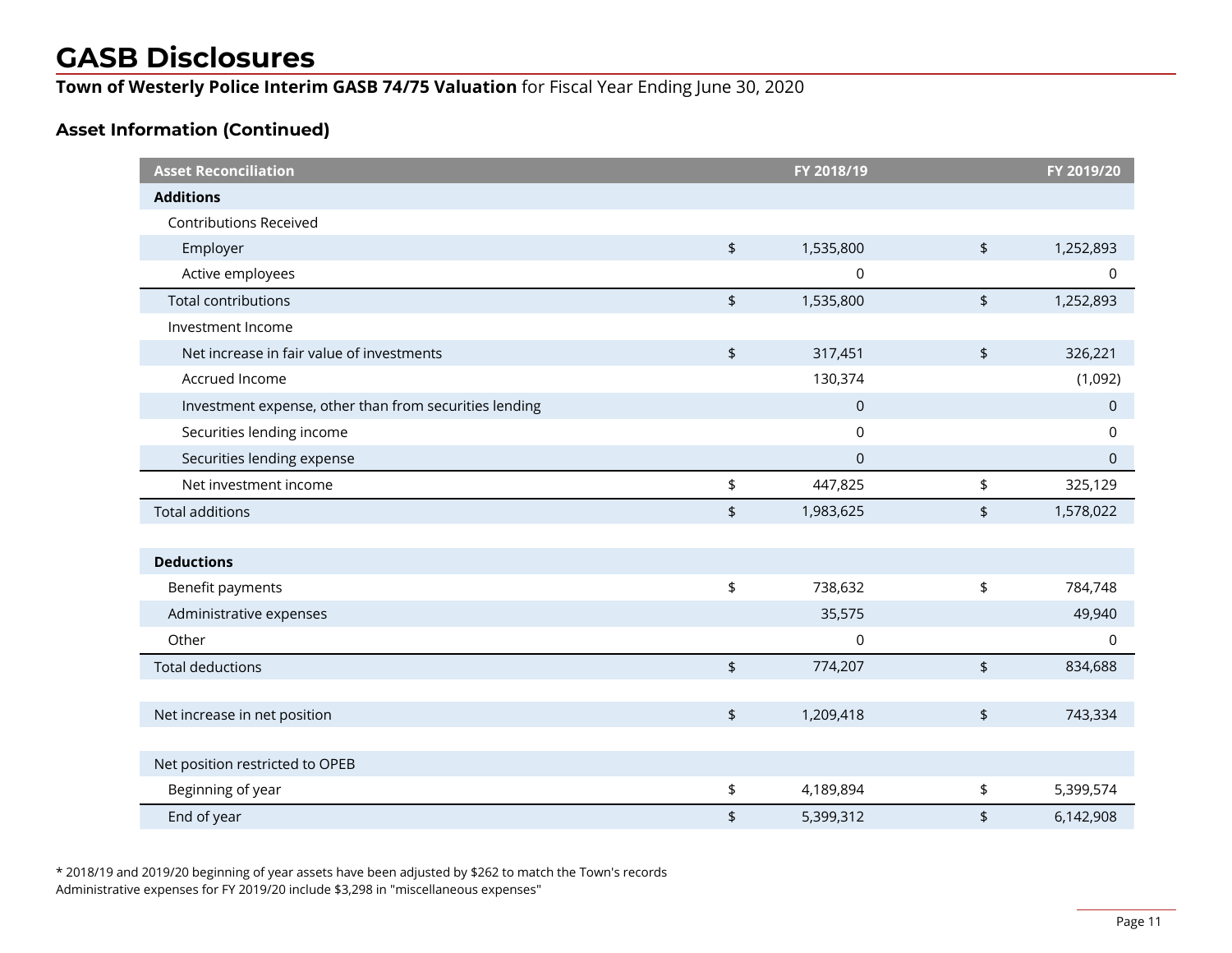## **Actuarially Determined Contributions**

**Town of Westerly Police Interim GASB 74/75 Valuation** For Fiscal Year Ending June 30, 2020

|                                                       | FY 2019/20                            |               | FY 2020/21                            |
|-------------------------------------------------------|---------------------------------------|---------------|---------------------------------------|
| Discount rate (Funding)                               | 7.00%                                 |               | 7.00%                                 |
| Payroll growth factor used for amortization           | N/A                                   |               | N/A                                   |
| Actuarial cost method                                 | Entry Age Normal<br>Level % of Salary |               | Entry Age Normal<br>Level % of Salary |
| Amortization type                                     | Level Dollar                          |               | Level Dollar                          |
| Amortization period (years)                           | 25                                    |               | 24                                    |
|                                                       |                                       |               |                                       |
| Actuarial Accrued Liability (AAL) - beginning of year | \$<br>17,918,314                      | \$            | 18,719,415                            |
| Actuarial Value of Assets (AVA) - beginning of year   | (5,399,312)                           |               | (6, 142, 908)                         |
| Unfunded AAL - beginning of year                      | \$<br>12,519,002                      | $\frac{1}{2}$ | 12,576,507                            |
|                                                       |                                       |               |                                       |
| <b>Normal Cost</b>                                    | \$<br>166,945                         | $\frac{1}{2}$ | 167,514                               |
| Amortization of Unfunded AAL                          | 1,003,983                             |               | 1,024,798                             |
| Total normal cost plus amortization                   | \$<br>1,170,928                       | $\frac{1}{2}$ | 1,192,312                             |
| Interest to end of year                               | 81,965                                |               | 83,462                                |
| Actuarially Determined Contribution - Preliminary     | \$<br>1,252,893                       | \$            | 1,275,774                             |
| <b>Expected Benefit Payments</b>                      | 784,748                               |               | 934,712                               |
| <b>Actuarially Determined Contribution - Final</b>    | \$<br>1,252,893                       | \$            | 1,275,774                             |





**Actuarially Determined Contribution (ADC)** is the target or recommended contribution to a defined benefit OPEB plan, which if paid on an ongoing basis, will provide sufficient resources to fund future costs for services to be earned and liabilities attributed to past services. This is typically higher than the pay-as-you-go cost because it includes recognition of employer costs expected to be paid in future accounting periods.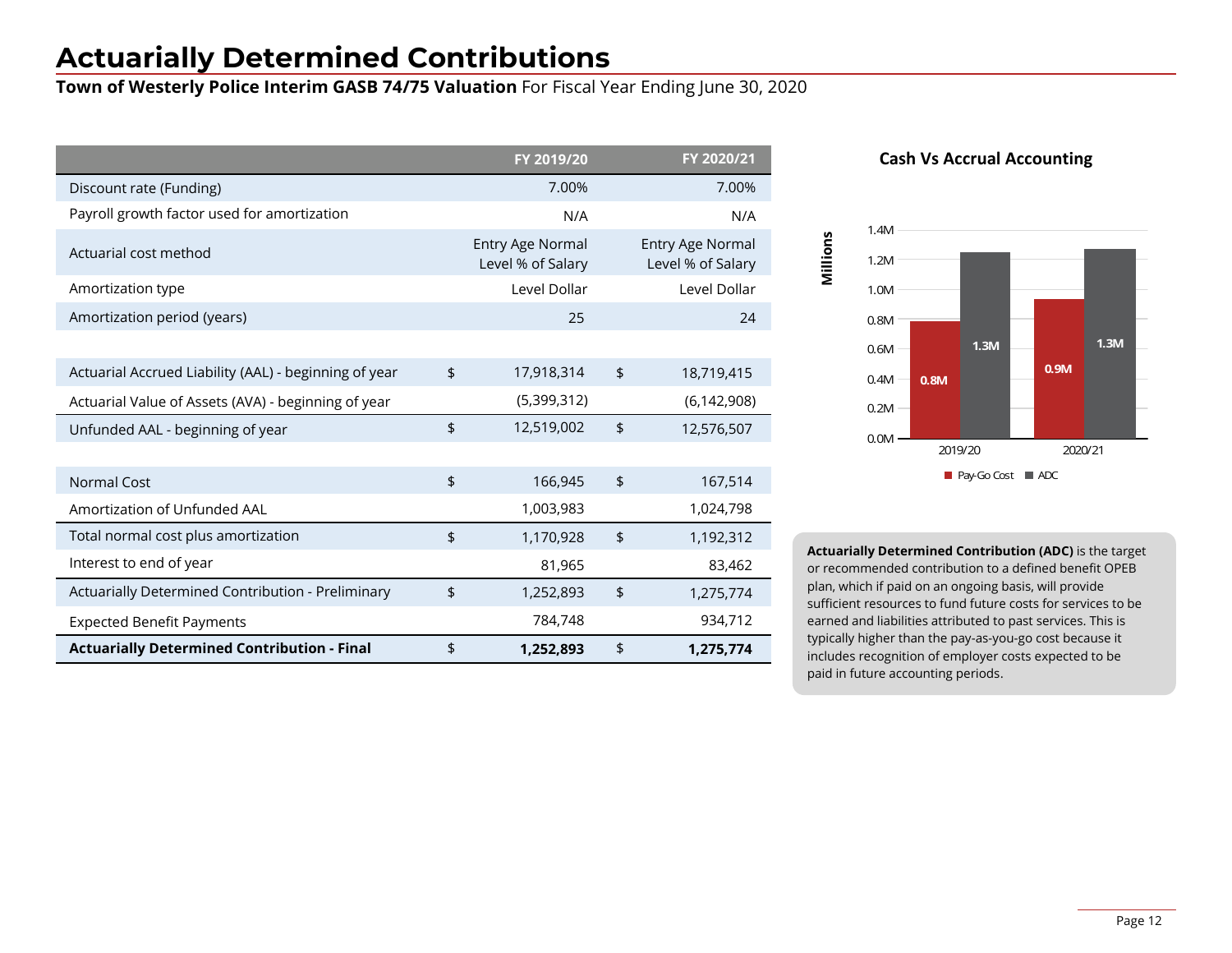## **Discussion of Discount Rates**

#### **Town of Westerly Police Interim GASB 74/75 Valuation** for Fiscal Year Ending June 30, 2020

Under GASB 74, the discount rate used in valuing OPEB liabilities for funded plans as of the Measurement Date must be based on the long-term expected rate of return on OPEB plan investments that are expected to be used to finance future benefit payments to the extent that (a) they are sufficient to pay for the projected benefit payments and (b) the OPEB plan assets are invested using a strategy that will achieve that return. When the OPEB plan investments are insufficient to cover future benefit payments, a yield for 20-year tax-exempt general obligation municipal bonds with an average rating of AA /Aa or higher (or equivalent quality on another rating scale) must be used.

For the current valuation:

1. The long-term expected rate of return on OPEB plan investment is assumed to be 7.00%. The expected future real rates of return are shown below. Inflation is expected to be 2.00%. The best estimates of arithmetic real rates of return for each major asset class included in the OPEB Plan's target asset allocation as of June 30, 2020 are summarized in the following table.

| <b>Asset Class</b>      | <b>Target</b><br><b>Allocation</b> | <b>L/T Expected Real</b><br><b>ROR</b> |
|-------------------------|------------------------------------|----------------------------------------|
| US Large Cap Equity     | 42%                                | 4.50%                                  |
| US Mid/Small Cap Equity | 10%                                | 5.25%                                  |
| Int'l Developed Equity  | 6%                                 | 5.00%                                  |
| Int'l Emerging Equity   | 4%                                 | 5.75%                                  |
| Core Fixed Income       | 29%                                | 1.50%                                  |
| High Yield Fixed Income | 5%                                 | 2.75%                                  |
| <b>REITS</b>            | 3%                                 | 4.75%                                  |
| Cash & Cash Equivalents | 1%                                 | 0.00%                                  |

2. The discount rate used when the OPEB plan investments are insufficient to pay for future benefit payments are selected from the range of indices as shown in the table below, where the range is given as the spread between the lowest and highest rate shown.

| <b>Yield as of</b>                                     | <b>July 1, 2019</b> | June 30, 2020     |
|--------------------------------------------------------|---------------------|-------------------|
| Bond Buyer Go 20-Bond<br>Municipal Bond Index          | 3.51%               | 2.21%             |
| S&P Municipal Bond 20-Year                             | 2.79%               | 2.66%             |
| High Grade Rate Index<br>Fidelity 20-Year Go Municipal | 3.13%               | 2.45%             |
| Bond Index                                             |                     |                   |
| Bond Index Range                                       | $2.79\% - 3.51\%$   | $2.21\% - 2.66\%$ |

3. With the expectation that the Town will contribute the actuarially determined contribution annually, the Trust is expected to be sufficient to pay for all future projected benefit payments and there will not be a cross-over point. As such, the final equivalent single discount rate used for this year's valuation is 7.00% as of June 30, 2020.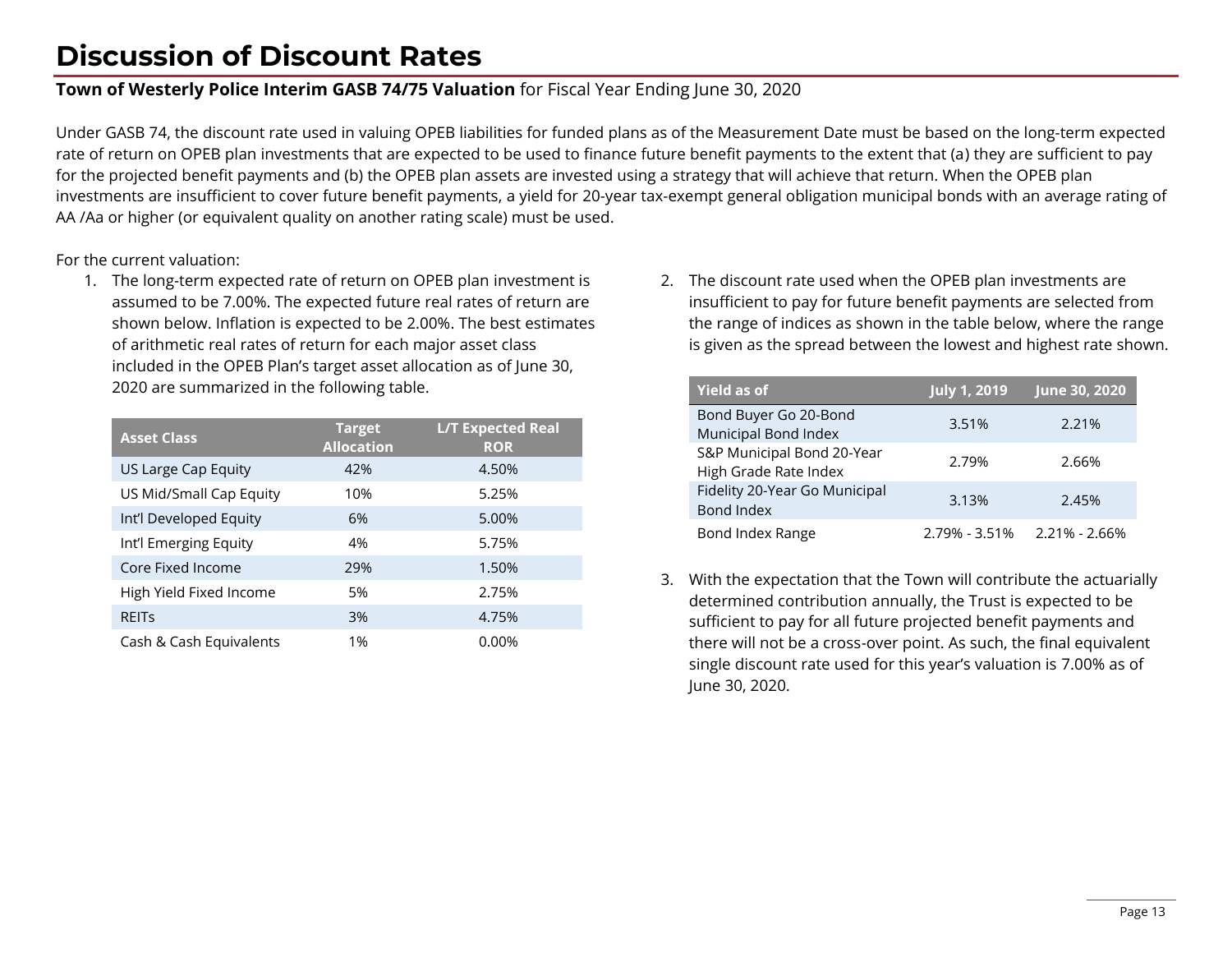## **Summary of Key Actuarial Assumptions**

#### **Town of Westerly Police Interim GASB 74/75 Valuation** for Fiscal Year Ending June 30, 2020

For a complete summary of actuarial methods and assumptions, refer to the GASB 74/75 actuarial valuation report for the fiscal year ending June 30, 2019.

| <b>Measurement Date</b>         | For fiscal year ending June 30, 2020, June 30, 2020 measurement date was used.                                                                                                                                                                                                                                                                                                                                                                                                                                                             |  |  |
|---------------------------------|--------------------------------------------------------------------------------------------------------------------------------------------------------------------------------------------------------------------------------------------------------------------------------------------------------------------------------------------------------------------------------------------------------------------------------------------------------------------------------------------------------------------------------------------|--|--|
| <b>Actuarial Valuation Date</b> | July 1, 2019 with results actuarially projected on a "no gain / no loss" basis to get to the June 30, 2020<br>measurement date. Liabilities as of July 1, 2019 are based on an actuarial valuation date of July 1, 2019.                                                                                                                                                                                                                                                                                                                   |  |  |
| <b>Discount Rate</b>            | 7.00% as of July 1, 2019 and June 30, 2020 for both accounting and funding disclosure purposes.<br>Refer to the Discussion of Discount Rates section for more information on selection of the discount rate.                                                                                                                                                                                                                                                                                                                               |  |  |
| <b>Payroll Growth</b>           | 3.00% per year for general wage inflation plus merit / productivity increases as shown below.                                                                                                                                                                                                                                                                                                                                                                                                                                              |  |  |
|                                 | YOS<br>Rates                                                                                                                                                                                                                                                                                                                                                                                                                                                                                                                               |  |  |
|                                 | 12.00%<br>0                                                                                                                                                                                                                                                                                                                                                                                                                                                                                                                                |  |  |
|                                 | 5<br>6.00%                                                                                                                                                                                                                                                                                                                                                                                                                                                                                                                                 |  |  |
|                                 | 10<br>2.25%                                                                                                                                                                                                                                                                                                                                                                                                                                                                                                                                |  |  |
|                                 | 15<br>1.25%                                                                                                                                                                                                                                                                                                                                                                                                                                                                                                                                |  |  |
| <b>Inflation Rate</b>           | 2.00% per year                                                                                                                                                                                                                                                                                                                                                                                                                                                                                                                             |  |  |
| <b>Cost Method</b>              | Allocation of Actuarial Present Value of Future Benefits for services prior and after the Measurement Date<br>was determined using Entry Age Normal Level % of Salary method where:<br>Service Cost for each individual participant, payable from date of employment to date of retirement,<br>$\bullet$<br>is sufficient to pay for the participant's benefit at retirement; and<br>Annual Service Cost is a constant percentage of the participant's salary that is assumed to increase<br>$\bullet$<br>according to the Payroll Growth. |  |  |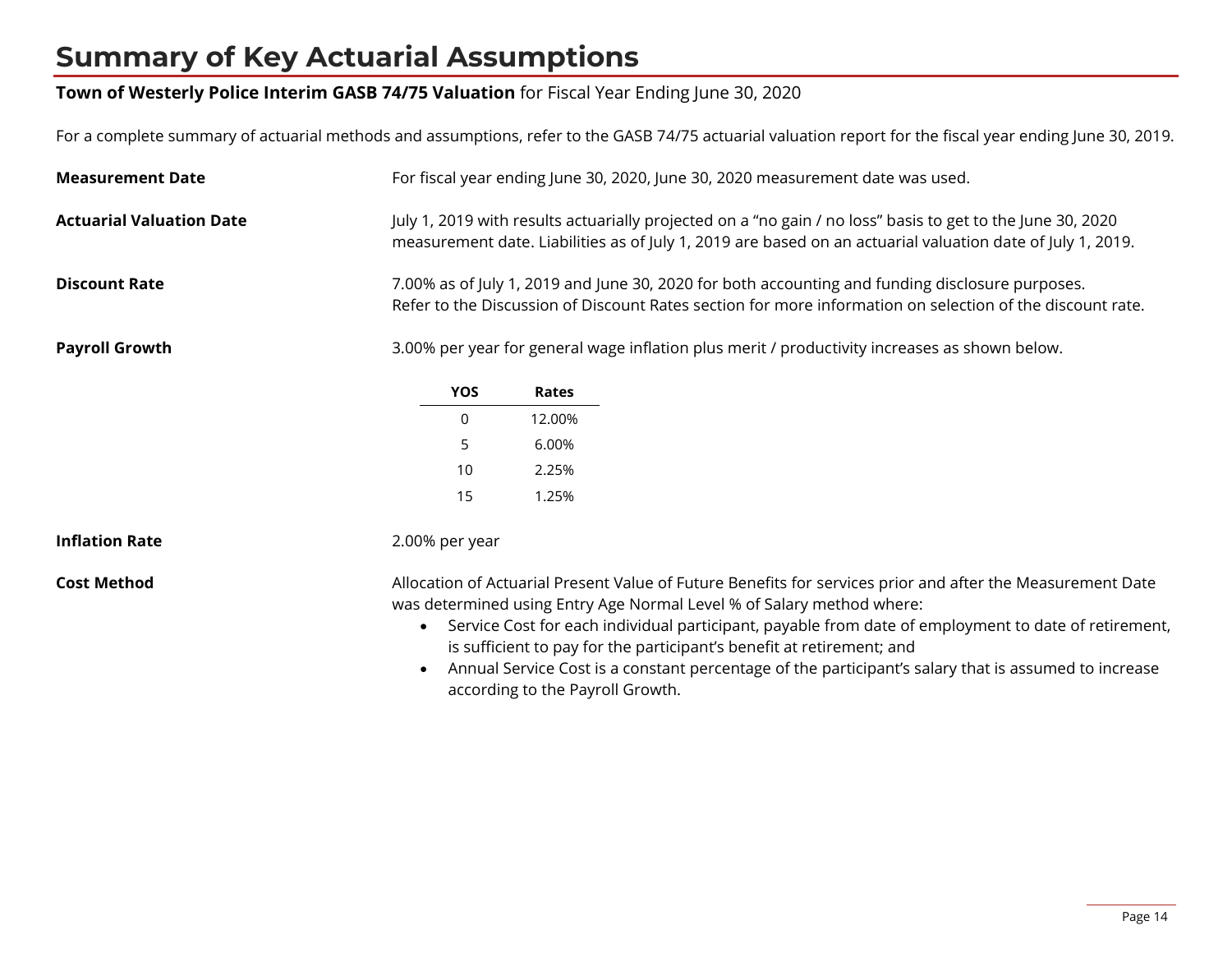## **Summary of Key Actuarial Assumptions**

#### **Town of Westerly Police Interim GASB 74/75 Valuation** for Fiscal Year Ending June 30, 2020

**Health Care Trend Rates** Annual trend rates by benefit are as shown below:

| <b>FYE</b> | Medical / Rx | <b>Dental</b> | Part B |
|------------|--------------|---------------|--------|
| 2021       | 8.00%        | 4.50%         | 5.00%  |
| 2022       | 7.50%        | 4.25%         | 5.00%  |
| 2023       | 7.00%        | 4.00%         | 5.00%  |
| 2024       | 6.50%        | 3.75%         | 5.00%  |
| 2025       | 6.00%        | 3.50%         | 5.00%  |
| 2026       | 5.50%        | 3.50%         | 5.00%  |
| 2027       | 5.00%        | 3.50%         | 5.00%  |
| 2028+      | 4.50%        | 3.50%         | 5.00%  |

**Retiree Contributions** Retiree contributions are assumed to increase according to health care trend rates.